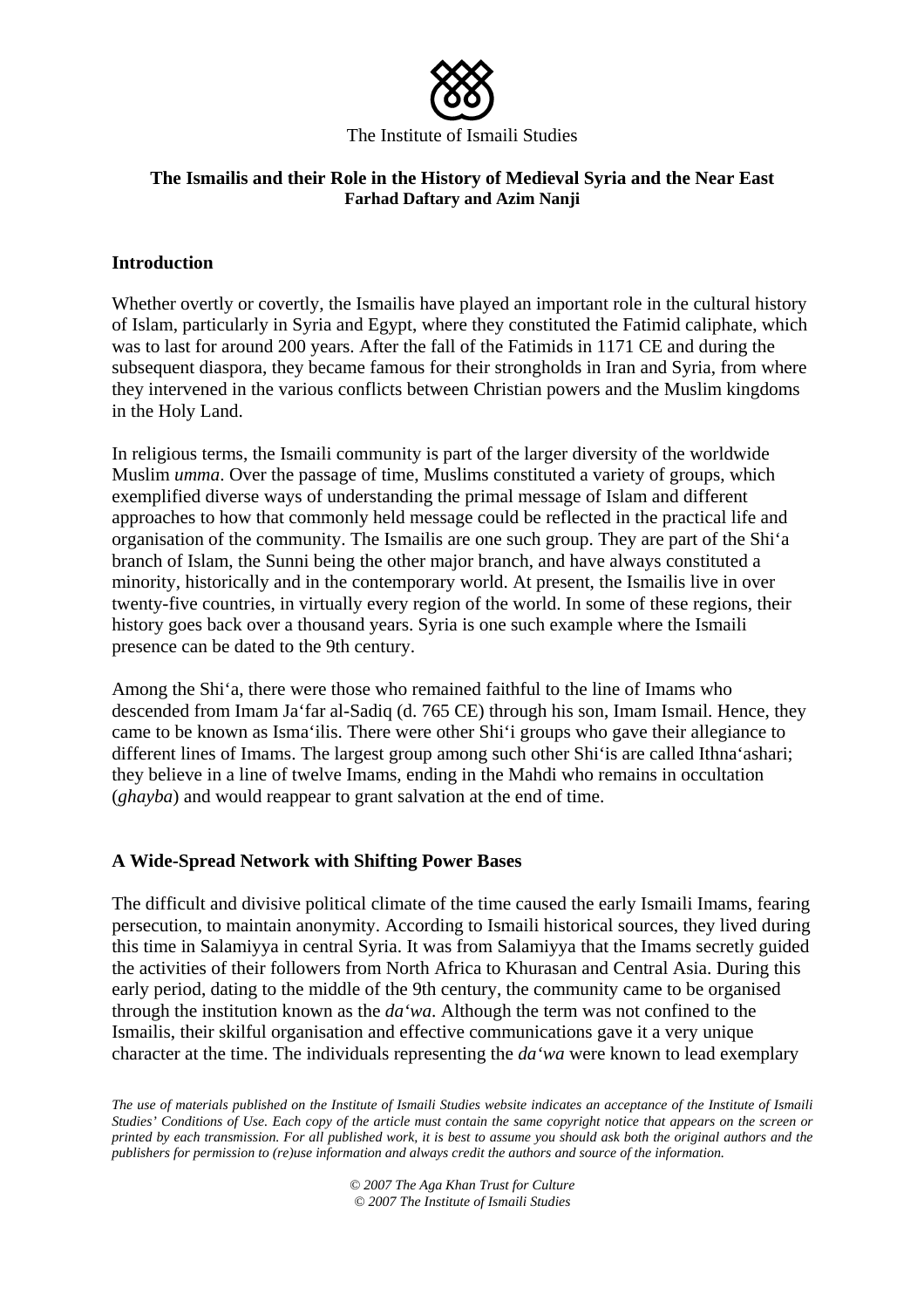

ethical lives and possessed a keen knowledge of the highest intellectual sciences of the day. Known as *da'i*s, they also combined knowledge of diplomacy and public relations. Their role was to summon people to the cause of Islam and of the Ismaili Imams and to promote the social, moral and spiritual welfare of the community and the regions in which they lived.

The combined efforts of members of the *da'wa* created strong support for the Imams in North Africa, Yemen and Syria. It was however from Syria that the Imams guided the activities of their followers in these different regions. Even after the Ismaili Imams began to rule as Fatimid caliphs in Cairo, Syria continued to be an important region for their *da'wa* activities, also comprising one of the dominions of the Fatimid state. Syrian Ismailis have therefore constituted an important part of the Ismaili community throughout its history.

The history of Egypt itself, where the Fatimid rulers were in power from 969 CE to 1171 CE, experienced a long period of prosperity, during that period. The Fatimids established strategic control over Mediterranean and Red Sea trade routes with Cairo serving as an entrepôt. They generated a flourishing era of commercial activity which included Syria. Under Fatimid rule, Egypt participated vigorously in international trade with lands such as India and the Far East, North Africa, Nubia, Europe, Byzantium (Constantinople in particular), Sicily and other islands of the Mediterranean. Agriculture led to self-sufficiency, and industry was promoted. Various religious communities, Jewish, Christian and Muslim, lived together in a spirit of mutual respect and enjoyed prosperity under the relative stability of the time.

It was, however, in the sphere of intellectual life that Fatimid achievements seem most brilliant and outstanding. The Fatimid rulers were lavish patrons of learning, and their generous encouragement of scientific research and cultural activity caused Cairo, their newly founded capital, to exert a degree of magnetic attraction, such as to draw renowned mathematicians, physicians and astronomers to the city from all over the Muslim world. Within the royal court, noted poets such as Ibn Hani and Tamim b. al-Mu'izz, and historians and geographers such as al-Musabbihi and al-Muhallabi, flourished under the patronage of the Fatimids. The universities of al-Azhar and Dar al-'Ilm provided a monumental and enduring testimony to the Fatimids' love of learning. Figures of outstanding ability, such as Abu Ya'qub al-Sijistani, Qadi al-Nu'man, Hamid al-Din al-Kirmani, al-Mu'ayyad fi'l-Din al-Shirazi and Nasir-i Khusraw, made crucial contributions to the articulation of Ismaili thought which was characterised by a remarkably complex upsurge of intellectual activity which M. Canard in the *Encyclopaedia of Islam* has described as analogous to that which took place in Europe in the 18th century. The cultural impact of the Fatimid state was not confined to the Muslim world. At the height of its power, while the Fatimid fleet and commerce dominated the eastern Mediterranean, the influence of the universities in Cairo spread into Europe, with Fatimid writers contributing significantly to the development in the West of sciences such as optics, medicine and astronomy.

When the Persian poet and thinker Nasir-i Khusraw visited Cairo in 1047 CE, he was amazed by the high level of prosperity and the security enjoyed by its citizens. "I saw such personal wealth there," he records in his *Safarnama* (Book of Travels),[1] "that were I to describe it, the people of Persia would never believe it." He goes on to report that "the security and welfare of the people have reached a point that drapers, money changers and jewellers do not even lock their shops - they just lower a net across the front, and no one tampers with anything."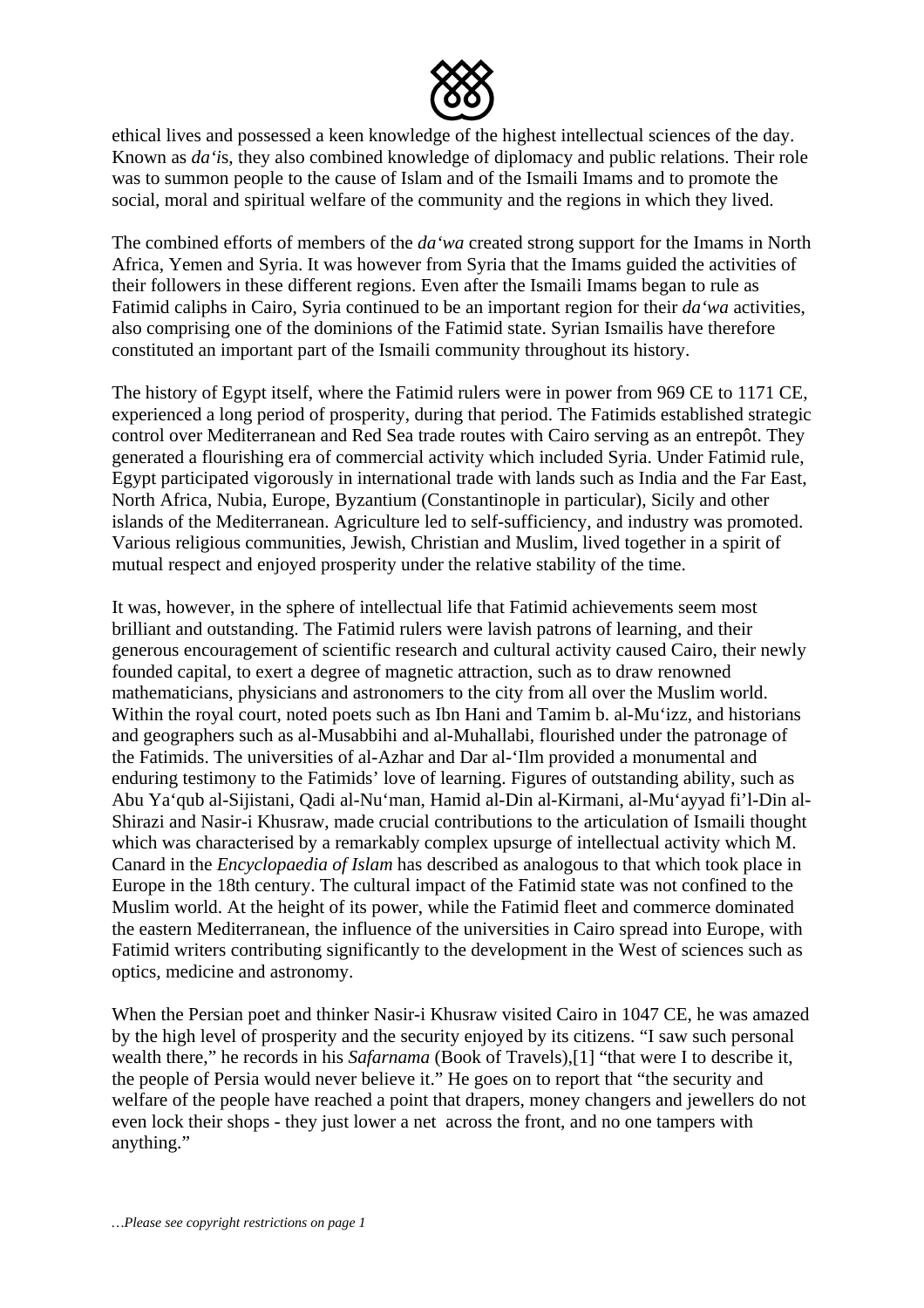

The Fatimids attached great value and importance to education and learning. They established one of the world's earliest universities. Founded in 970 CE as the mosque of al-Azhar (meaning 'House of Illumination'), it was later transformed into a university with its own curriculum, lecture halls and residences for teachers and students, funded generously by the Imams. Al-Azhar became the foremost Fatimid institution of higher learning, specialising in various religious sciences such as Qur'anic studies, theology and law.

Another important academic institution of the Fatimids was the Dar al-'Ilm ('House of Knowledge'), also known as Dar al-Hikmah ('House of Wisdom'). Founded by the Fatimid Caliph-Imam al-Hakim in 1005 CE, this academy was accommodated with its own library in a section of the Fatimid palace. It is likely that Hasan-i Sabbah himself, the future founder of the Ismaili State in Iran, received some of his advanced education at this academy when he visited Cairo in 1078 CE.

It was during the Alamut period in Nizari Ismaili history that Syrian Ismailis acquired major prominence and became well-known in Europe. In the final decades of the 11th century a group of Ismailis under the leadership of Hasan-i Sabbah (d. 1124 CE) established a state in Iran. They had given allegiance to Imam Nizar, the eldest son and designated as Imam by the last effective Fatimid Caliph-Imam al-Mustansir billah, who died in 1094 CE. As part of a policy of consolidating relationships with other Ismailis, Hasan-i Sabbah sent emissaries to Syria to assist the community in its organisation. Syria was politically fragmented. The first Turkoman bands had entered Syria as early as 1055 CE, and the country was subsequently invaded by the Saljuq armies. By 1078 CE, the whole of Syria, apart from a coastal strip retained by the Fatimids, was under Saljuq rule or suzerainty; Tutush, the brother of the Great Saljuq Sultan Malikshah, had come to be recognised as the Saljuq overlord of Syria. As in Persia, Saljuq rule in Syria had caused many problems and was resented by the Syrians who were divided amongst themselves and unable to expel the invaders. In time, factional fights among the Saljuqs caused widespread disruption and Syria was broken into a number of smaller states. It became the scene of rivalry among different Saljuq princes and amirs, each one claiming a part of the country, while various minor local dynasties were at the same time attempting to assert their independence.

The political fragmentation of Syria became more pronounced by the appearance of the Crusaders in 1097 CE. Starting from Antioch, the Crusaders advanced swiftly along the Syrian coast and settled down in the conquered territories, establishing four Latin states based in Edessa, Antioch, Tripoli and Jerusalem. The Frankish encroachment of Syria naturally added to the apprehensions of the local population, complicating the Saljuq quarrels. In these troubled times, the most important Saljuq rulers of Syria were Tutush's sons Ridwan (1095 CE-1113 CE) and Duqaq (1095 CE-1104 CE), who ruled respectively from Aleppo and Damascus.

The Ismailis therefore had to develop a strategy for survival and sustainability in these troubled regions. An evident solution to this problem was to create well-fortified centres where the community would find protection and freedom to organise and practise their faith. Over time, they were successful in obtaining a number of fortresses in the mountain area known then as the Jabal Bahra, today called the Jabal Ansariyya after its Nusayri population.

### **The Ismailis in Medieval Syria**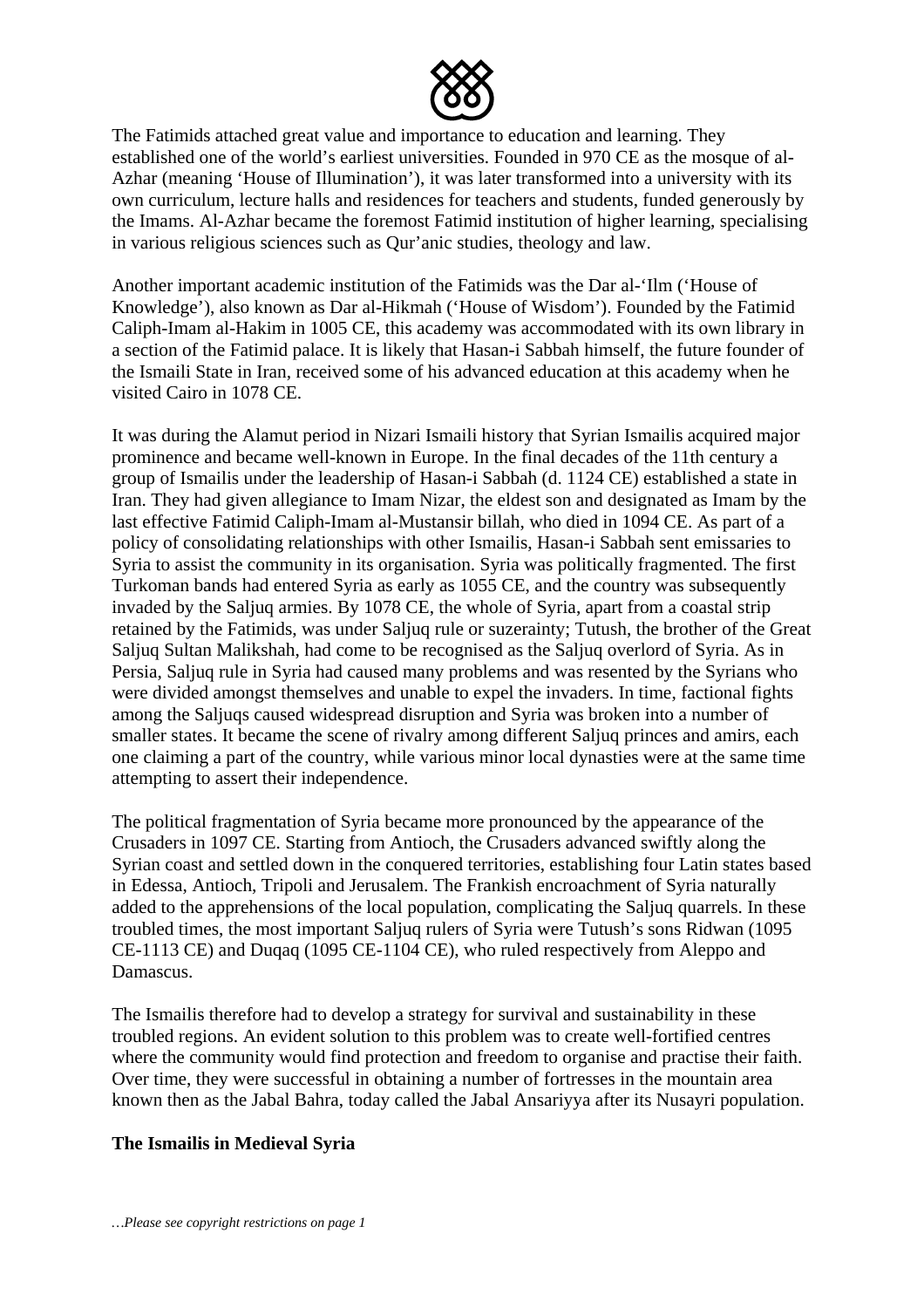

The first Nizari leader in Syria, mentioned by the Damascene historian Ibn al-Qalanisi and later sources, was known as al-Hakim al-Munajjim, the physician astrologer. Probably accompanied by a number of supporters from Alamut, he appeared in Aleppo, and, by the very beginning of the 12th century CE, managed to find a protector in the city's Saljuq ruler, Ridwan. Aleppo, in northern Syria, proved to be a hospitable environment. It had an important Shi'i population and an existing link with Ismailis. They were thus able, under the protection of the ruler, to establish themselves in Aleppo from where they could build linkages with other Ismaili communities.

In due course, the Ismailis tried to extend their influence, with the support of the ruler of Aleppo, to adjoining areas and soon came in conflict with the invading Crusaders who had designs of their own for acquiring certain fortifications in the region. In the ensuing conflict, several Ismaili leaders and others were killed. This was probably the first encounter between the Nizaris and the Crusaders in Syria. In 1110 CE, the Ismailis also lost Kafarlatha to the Crusaders, a lesser locality in the Jabal al-Summaq, which had come into their possession sometime earlier.

Following the death of Ridwan in 1113 CE, the Ismaili fortunes began to be reversed in Aleppo, since Ridwan's young son and successor Alp Arslan adopted a more hostile stance towards them. Many Ismailis were killed in ensuing conflicts. Some two hundred Ismailis of Aleppo were also massacred or imprisoned and their properties were confiscated. Many, however, managed to escape to different areas, some even finding refuge in Frankish territory. While unsuccessful in retaining a base in this region, many positive contacts had been made with the local population who was generally supportive and sympathetic to the Ismaili presence.

During the second period of their initial efforts to establish themselves, the Syrian Ismailis concentrated their activities in southern Syria. In 1124 CE the new ruler of Aleppo, arrested the local leader of the Ismailis and ordered the expulsion of the Ismailis who sold their properties and departed from the city. The Ismaili centre of activities now shifted to Damascus and other localities nearby. There, the Ismailis supported the local communities against threats from the Crusaders, joining them in defending the major centres. The Turkish *atabeg* (regent) of Damascus received Bahram, the Ismaili leader, with honour and gave him official protection, further enhancing the position of the community there. At the same time, Bahram found an influential and reliable ally in the ruler's vizier, Abu Ali Tahir b. Sad al-Mazdaqani. Bahram requested that the community be given a fortress from which to defend themselves, and in 1126 CE Tughtigin, the ruler, ceded the fortress of Baniyas, on the border with the Latin kingdom of Jerusalem, which was then menaced by a Crusader army. Enjoying the continued support of al-Mazdaqani, Bahram was also given a building in Damascus which he used as local headquarters. Henceforth, Bahram further fortified Baniyas, developing residential facilities for himself and other Ismailis.

In 1129 CE, the governor of Damascus turned on the community against the Ismailis and a massacre followed. His militia destroyed Ismaili homes and fortifications; those who survived the onslaught were forced to flee. The fortress in Baniyas was surrendered to the Franks, who were simultaneously advancing on Damascus. This ended a turbulent period in the attempts of the Ismailis of Syria to find a base for themselves in a very divided region beset by internal rivalries and external threats.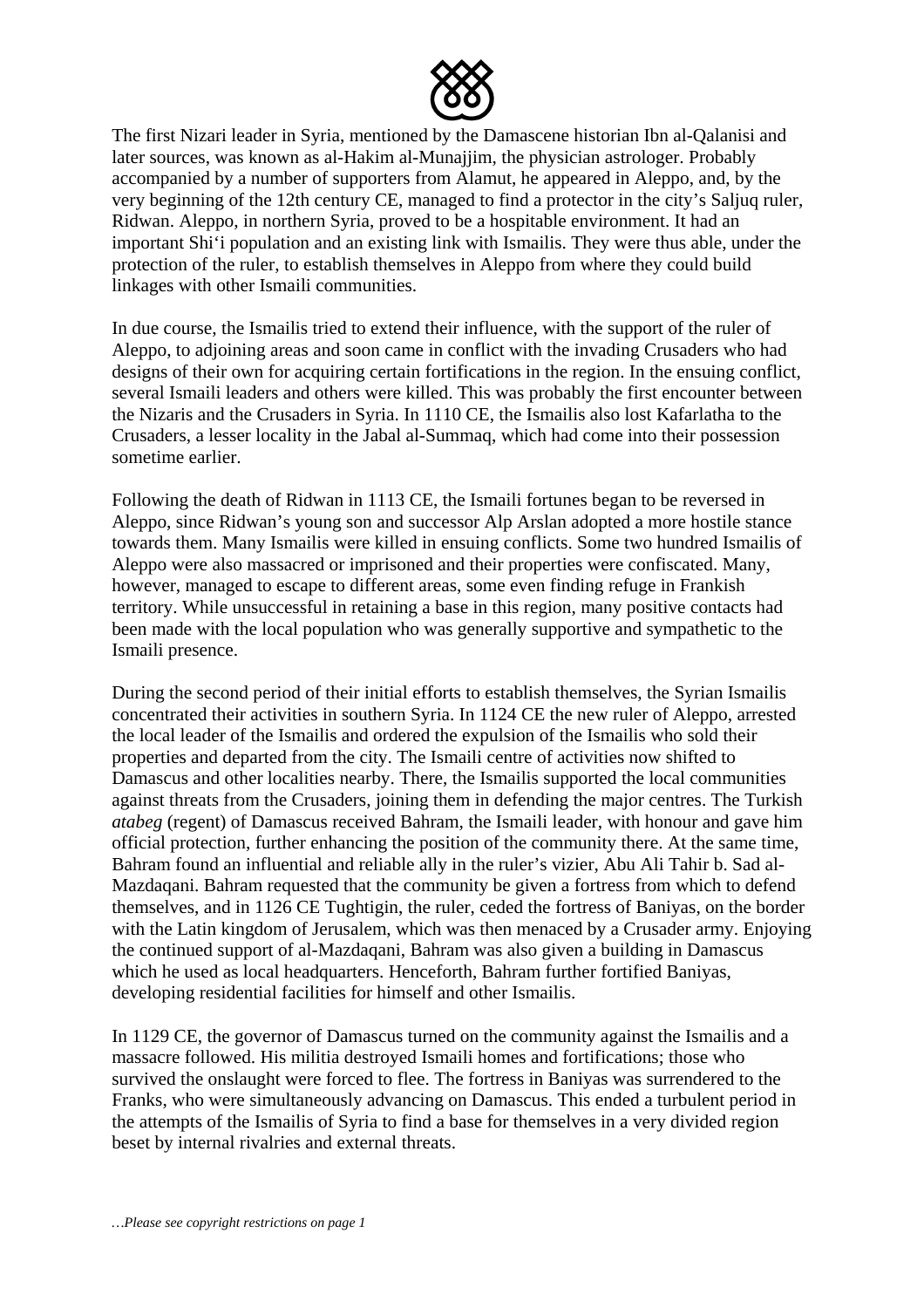

The surviving Ismailis concentrated their efforts on acquiring a network of safe strongholds. They directed their attention to the Jabal al-Bahra, a mountainous region between Hama and the coastline southwest of the Jabal al-Summaq, which was inhabited by Nusayris and possessed a number of suitable castles. Few details are known about the Syrian Nizaris and their *da'i*s during this period, when they transferred their activities out of the cities, but it seems that they were able to recover swiftly from their setback in Damascus.

After reorganising under the leadership of Abu'l-Fath, they established themselves in the Jabal Bahra, where the Crusaders had failed to gain permanent strongholds. In 1132-33 CE, the Nizaris came into possession of their first fortress in the Jabal Bahra by purchasing Qadmus from the local warlord of Kahf, Sayf al-Mulk b. 'Amrun who, with the assistance of the Nusayris, had recovered the place from the Franks the previous year. From Qadmus, which became one of their major centres and often served as the residence of their leader, the Syrian Ismailis extended their presence in the region. Shortly afterwards, they acquired Kahf and were also able to drive out the Frankish occupants of the fortress of Khariba.

In 1140-41 CE, the Nizaris were able to control Masyaf, their most important stronghold in Syria. Masyaf, situated about forty kilometres to the west of Hama, subsequently served as headquarters of the Ismaili leadership in Syria. They also captured several other fortresses in the Jabal Bahra, including Khawabi, Rusafa, Maniqa and Qulay'a, which became collectively designated as the *qila' al-da'wa* or the fortresses of the *da'wa*. The famous Crusader chronicler William of Tyre, writing a few decades later, puts the number of these castles at ten and the Ismaili population of the region at 60,000.

## **The Ismaili Strongholds in Syria and Iran**

Indeed, in less than twenty years after their misfortunes in Damascus, the Syrian Ismailis had succeeded in establishing a network of mountain fortresses and consolidating their position despite the hostility of the local rulers and the threats posed by the Crusaders, who were active in the adjacent areas belonging to the Latin states of Antioch and Tripoli. As in Iran, however, they remained a local power controlling a particular territory and enjoying for some time an independent status.

Life inside the castle would have been spartan and uncomfortable at the best of times. In winter the temperatures are always icy, with freezing gales blowing down from the snowy peaks surrounding the valley. In spite of the altitude, the summer months are hot and dusty, requiring the greatest vigilance for attacking forces. The castle itself would have been the centre of continuous activity in all seasons. The water channels and cisterns had to be kept clean, the armourers were busy forging new weapons, the carpenters and masons constructing or maintaining mangonels, or repairing and enlarging the defences. The cooks were busy in the kitchens, replenishing the food stores and keeping them in good order. Study, learning and discussion filled the day for many, especially for those who aspired to become *da'i*s.

Our account of life in the castles of Iran and Syria is based on historical data and archaeological evidence. The same pattern is likely to have been replicated in all the great fortresses of the Ismailis, such as Maymundiz, Girdkuh and Qain in Iran and Masyaf and other Syrian castles, too. Time was spent in general maintenance and defensive work. Much of the mythology surrounding the castles and the Ismailis is based largely on the highly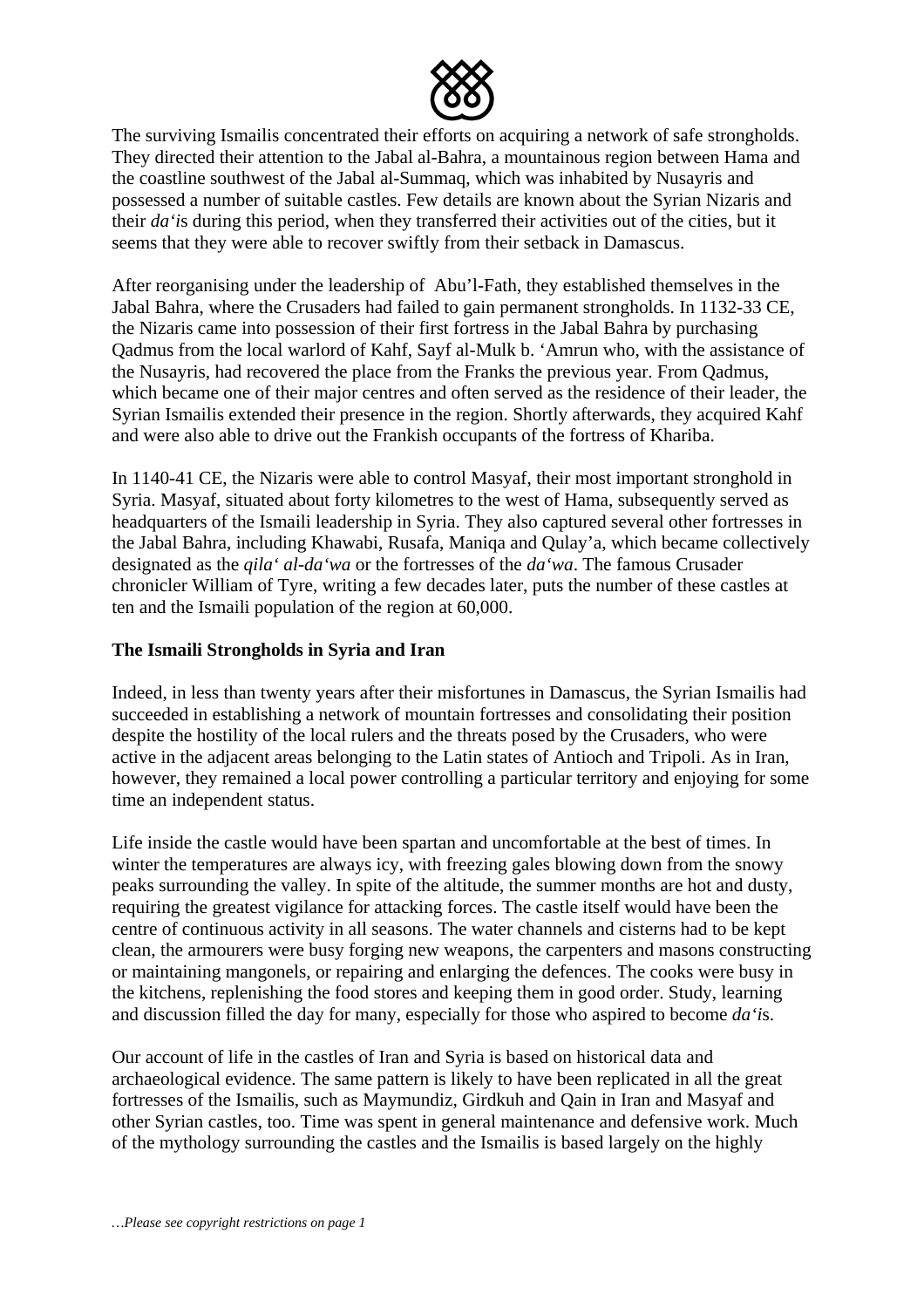

unreliable account of the Venetian traveller Marco Polo, which became accepted by many as fact until disproved by modern scholarship.

Marco Polo recounts during his journey to the court of the Mongol ruler Kublai Khan in the years 1271-1290 CE that while passing through northeast Iran, he heard from local people about the 'Old Man of the Mountain' and his fanatical band of devotees who lived in a remote valley hidden in the mountains. The 'Old Man' was said to have built a garden in which there was a palace where young men were seduced by drugs and wine into believing that they were in Paradise as a reward for their acts of assassination.

The fictional nature of Marco Polo's account was long suspected by scholars, and its absurdities have been exposed more recently by various scholarly accounts. The very name 'Old Man of the Mountain' was never used in the Persian sources for Hasan-i Sabbah, but applied in fact to Rashid al-Din Sinan of Syria. The persistent legend that the Ismaili *fida'i*s were drugged and received a foretaste of Paradise before being sent out on their mission is clearly as absurd as it is fantastical. There is no contemporary Muslim evidence that this was so.

We know further that when the historian Juwayni inspected Alamut after its surrender to the Mongols in 1256 CE, he was greatly impressed by its library, water-cisterns and storage facilities, but he makes no mention of any delectable secret garden or sumptuous palace inside or outside the castle. It is unfortunate that Juwayni himself, after having examined the original Ismaili documents and finding them full of "heresy and error" cast them into the flames. The distortion of Ismaili history was thus often based on sheer invention and fabrication.

The leadership of the Ismailis in Syria now came to be assumed by their most famous leader Rashid al-Din Sinan. One of the prominent figures in Ismaili history, Sinan b. Salman (or Sulayman) b. Muhammad Abu'l-Hasan al-Basri, known also as Rashid al-Din, was born into a Shi'i family in 'Aqr al-Sudan, a village near Basra on the road to Wasit. Sinan was brought up in Basra, where he became a schoolmaster and adopted Ismailism. Subsequently he went to Alamut and studied under the future Imam, Hasan II. During his stay at Alamut, Sinan studied philosophy and in particular the well-known works of the Fatimid and Nizari periods as well as benefiting from the library and other intellectual resources in Alamut. Soon after his accession to power in 1162 CE, Imam Hasan II sent Sinan to Syria. Initially, Sinan remained at Kahf, one of the major Nizari fortresses in the Jabal Bahra, making himself extremely popular with the local Nizaris, until Shaykh Abu Muhammad, the head of the Syrian Nizari *da'wa* died in the mountains. Soon afterwards, Sinan assumed the leadership of the Syrian *da'wa* on the instructions of the Imam.

Once established, Sinan began to consolidate the position of his community while building relations with neighbouring rulers as well as the Crusaders who constituted, by their presence, a general threat to all. He rebuilt the fortresses of Rusafa and Khawabi, fortified and constructed other strongholds, and captured the fortress of Ullayqa, near the Frankish castle of Marqab held by the Hospitallers. At the same time, while moving among the various Nizari castles, especially Masyaf, Kahf and Qadmus, Sinan rapidly reorganised the Nizari community.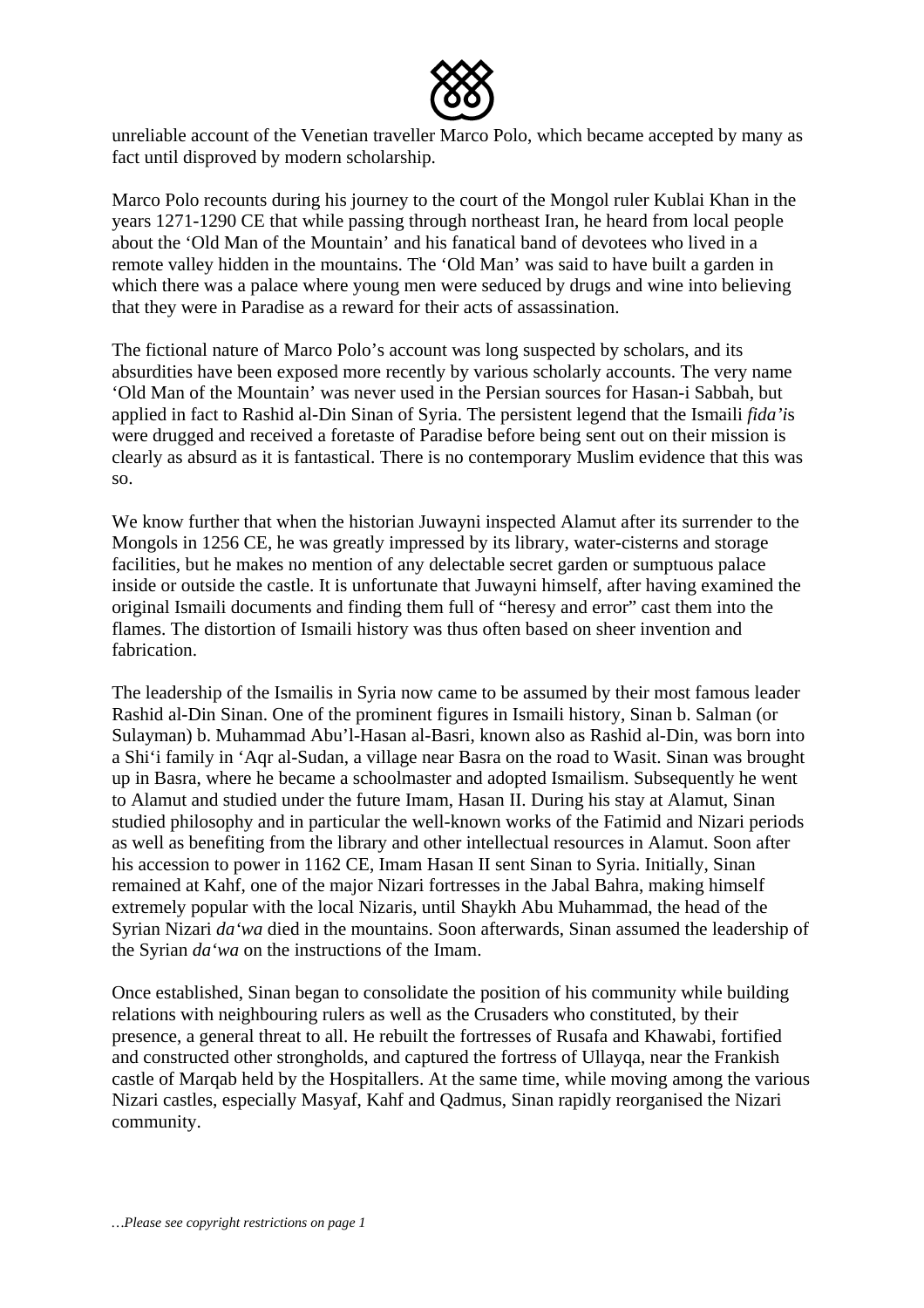

Externally, Sinan aimed to protect the Ismailis from various potential threats and to balance the various interests in the region. Clearly the Ayyubids under Salah al-Din represented a stronger threat than the Crusaders at this time. Recognising existent realities, Sinan adopted suitable policies in his dealings with the outside world; policies which were revised when needed to reassure the safety and independence of his community. As a result, from early on, Sinan established peaceful relations with the Crusaders, who had been sporadically fighting the Nizaris for several decades over the possession of various strongholds.

Meanwhile, the Nizaris had acquired a new Frankish enemy in the Hospitallers, who in 1142 CE had received from the lord of Tripoli the celebrated fortress of Crac des Chevaliers (Hisn al-Akrad) at the southern end of the Jabal Bahra. The Nizaris continued to have minor entanglements with the Hospitaller and Templar military orders, which owed their allegiance directly to the Pope and often acted independently. Subsequently, around 1173 CE, Sinan sent an embassy to King Amalric I, seeking a formal rapprochement with the kingdom of Jerusalem. The negotiations were evidently proceeding successfully. But the Templars disapproved of this Nizari embassy, and on their return journey Sinan's emissaries were ambushed and killed by a Templar knight. Amalric took punitive measures against the Templars, but as he himself died soon afterwards in 1174 CE, the negotiations between Sinan, known to the Crusaders as the 'Old Man of the Mountain', and the Franks of Jerusalem proved fruitless.

When Sinan assumed power, Nur al-Din, the Zengid ruler of Syria, was preoccupied with his policies against the Crusaders and the later Fatimid caliphs who were recognised as Imams only by the Musta'li Ismailis. Nevertheless, relations between Sinan and Nur al-Din remained relatively tense, due to the activities of the Ismailis in northern Syria. But Nur al-Din, who finally succeeded through Salah al-Din in overthrowing the Fatimids in 1171 AH, did not attack the Ismailis, though it is reported that he was planning a major expedition against them just before his death. The death of Nur al-Din in 1174 CE, the same year in which Amalric I died, finally gave Salah al-Din his opportunity to act as the champion of the Muslims and the leader of the holy war against the Crusaders. As the strongest of the Muslim rulers in the area, Salah al-Din strove towards incorporating Egypt, Syria and Iraq into his nascent Ayyubid empire. As a result, he targeted the Ismailis of Syria, as well as the rulers of Aleppo and Mawasil. Salah al-Din entered Damascus in 1174 CE and in the following year invaded the Ismaili territory besieging Masyaf. The siege was brief and following mediation by a local governor, Salah al-Din concluded a truce with Sinan and withdrew his forces from the area. Henceforth, hostilities ceased between the two men, who had come to an agreement on peaceful co-existence.

Rashid al-Din Sinan died in 1193 CE in the castle of Kahf. In the course of some thirty years, Sinan had led the Syrian Nizaris to a position of power and influence. The ablest of their chiefs, he gave the Syrian Nizaris an independent identity; with their own sphere of influence, a network of strongholds and a strong organisation. His shrewd strategies and appropriate alliances with the Zangids, the Crusaders, and Salah al-Din, served to ensure the independence of the Ismailis of Syria in difficult times.

The inscriptions at Masyaf, Kahf and other strongholds, and from a few Syrian literary sources indicate continuity after Sinan's death. The Ismailis were led by several able individuals until 1258 CE, in consultation with the Imams in Alamut. Like the Nizari community in Quhistan, in eastern Persia, the Syrian Nizaris continued during this period to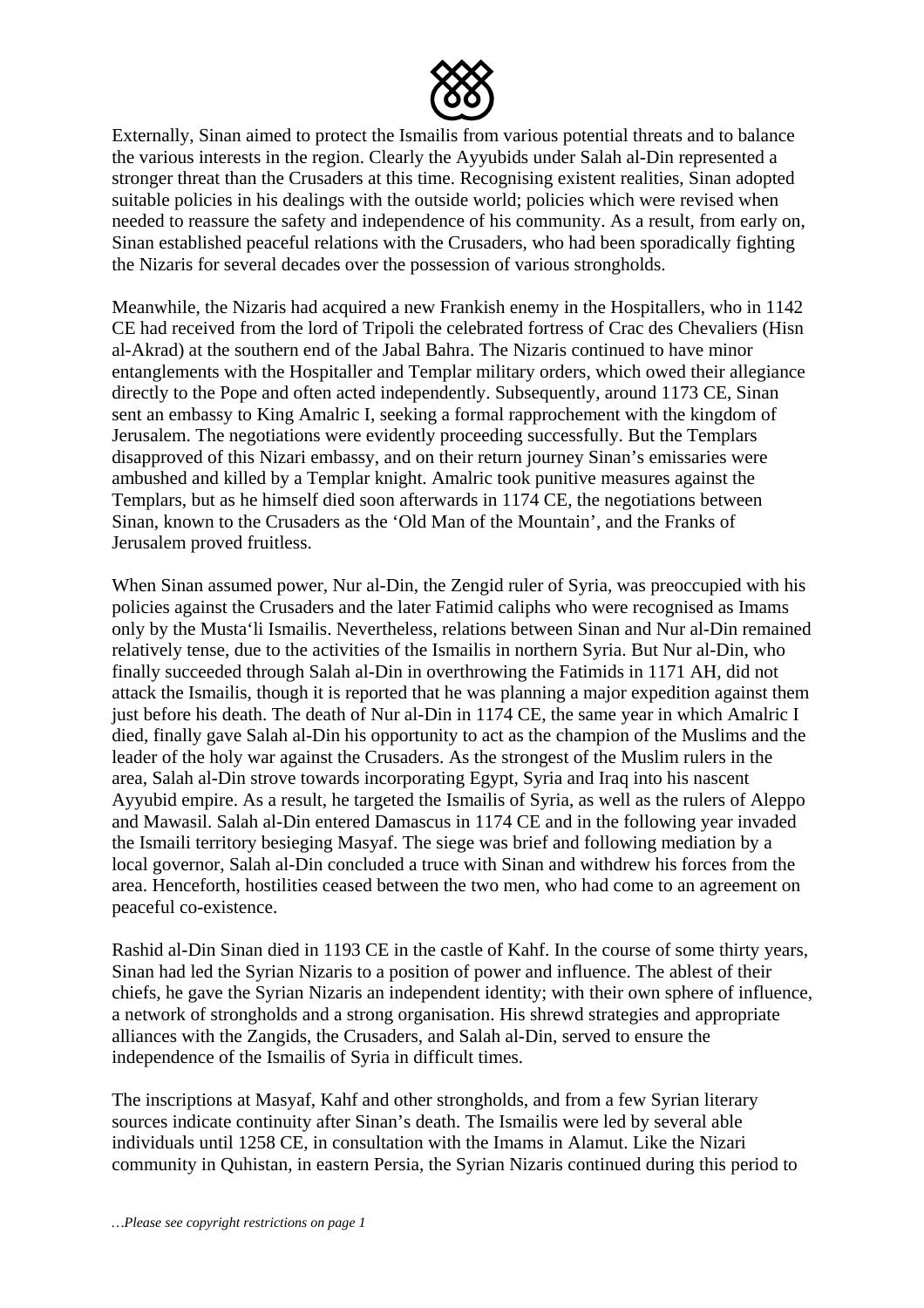

exercise a certain degree of local initiative in dealings with their Muslim and Frankish neighbours. The Syrian Ismailis had, on the whole, maintained peaceful relations with Salah al-Din's Ayyubid successors in Syria. But occasional conflict continued in their dealings with the Franks, who still held the Syrian coast.

There were over 60 castles and forts in the Alamut valley and in Rudbar, about 80 in Khurasan, and some 50 in other parts of Iran. In Syria, the Ismailis held 60 castles of various sizes in the Jabal Bahra between Aleppo and Damascus. Thus in Iran and Syria there were some 250 fortifications, illustrating the extent and organisation of the Ismailis. All the major fortresses were well-built and provided for, with cisterns of water fed by springs or rain water and well-supplied with provisions, stored in huge underground chambers. Their libraries, too, were renowned and the objects of much envy.

"There can be no doubt", says Peter Willey, "about the efficiency of the Ismaili administration. This is reflected most impressively in the immense logistical tasks involved in the construction and maintenance of more then 200 castles scattered over vast distances. The construction of new castles required, first of all, detailed survey work and planning of a high order. The execution of the project must have been carried out by a group of supervisors in charge of quarrying the required stonework, and its transportation to the castle site. Under their command would be teams of masons, builders, water engineers, plasterers and other skilled workers. The huge amounts of stone required for keeping the castles and garrisons in good repair for many months and even years demanded what we would call today a quartermaster general and his staff of the highest quality. Finally, the continuous construction and strengthening of these castles would not have been possible without a large and permanent labour force, moving from one site to another as required. We have no information on the composition of these workers, although a good portion of them are certain to have been Ismailis recruited and trained locally." [2]

### **Between Crusaders and Mongol Invasions**

In the previous section, reference has already been made to the relations between Sinan and the Crusader kingdoms in the Holy Land. Other historic contacts need to be mentioned here. In 1227 CE, Frederick II (1212-1250 CE), the Emperor of Germany who went to the Holy Land on his own Crusade, sent envoys to Majd al-Din, the Syrian Ismaili leader. However, around the same time, the Hospitallers who had been highly displeased with the dealings between the Ismailis and Frederick II, demanded a tribute from the Ismailis. The Ismailis refused, announcing the fact that indeed they themselves were recipients of gifts and payments from Frankish emperors and kings.

The last important event in the history of the Ismaili community of this medieval period relates to the dealings between them and Louis IX, better known as St Louis, the French king who led the Seventh Crusade. These dealings, recorded by Jean de Joinville, the king's biographer and secretary, occurred soon after the arrival of St Louis in 'Akka (Acre) in May 1250 AH. At the time, they were most probably still under the leadership of Taj al-Din Abul-Futuh, whose name is mentioned in an inscription at Masyaf dated February-March 1249 CE. At any rate, Ismaili emissaries came to the French king and asked him either to pay tribute or at least release them from the tribute which they themselves paid to the Templars and the Hospitallers. On the intervention of Reginald of Vichiers and William of Chateauneuf, the Grand Masters of the Temple and the Hospital, the negotiations between the Ismailis and St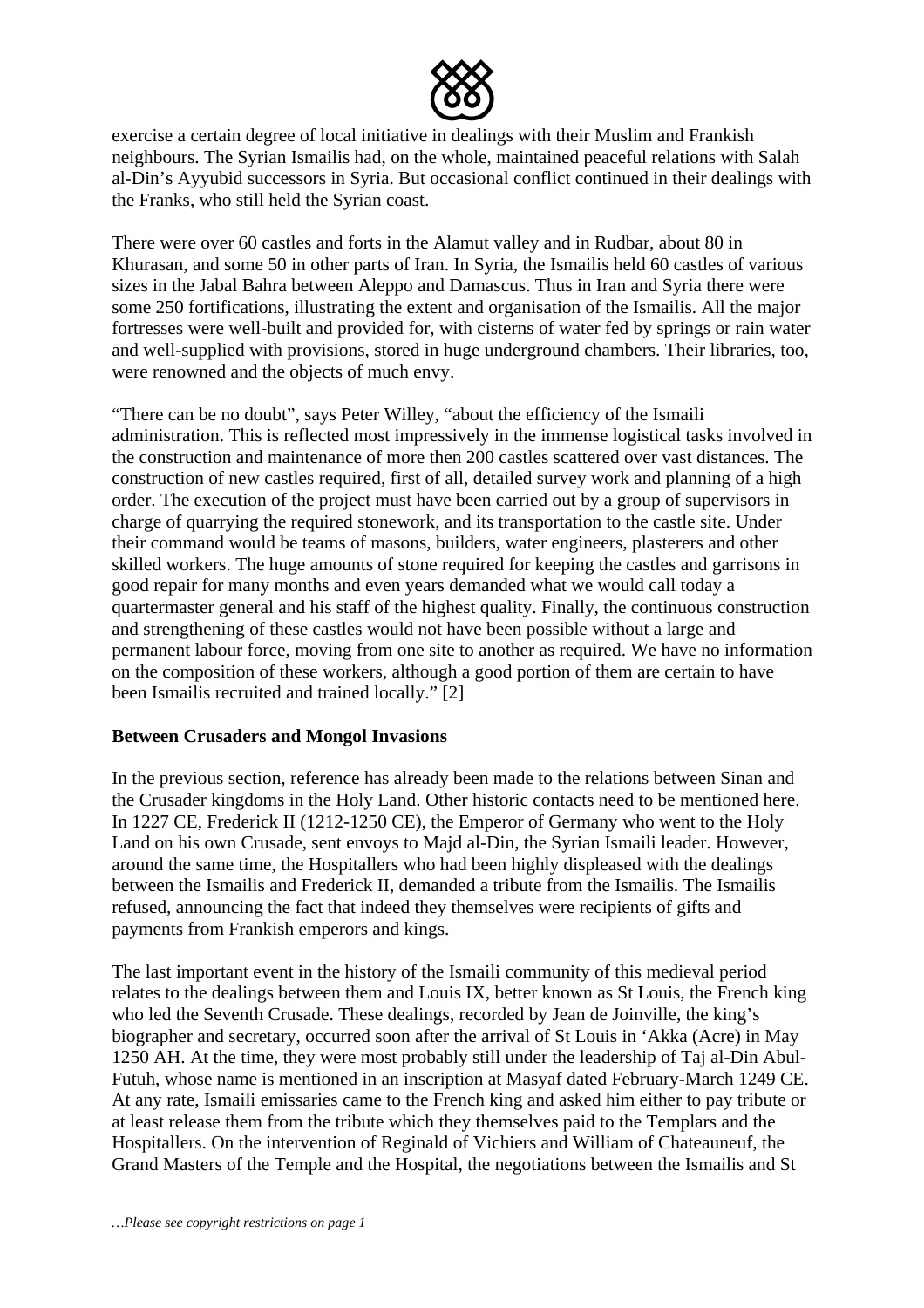

Louis did not lead to any results. St Louis, himself more interested in establishing friendly relations with the Mongols, did not pay any tribute to them. But the French king and the Syrian Ismaili leadership exchanged gifts. It was in the course of these embassies that the Arabic-speaking friar Yves le Breton met with Ismaili scholars and discussed religious doctrines in Masyaf.

The Mongol onslaught on the Muslim world and in particular on the Ismaili state in Iran must have disheartened the Syrian community, who could no longer count on the support and leadership of Alamut and the personal guidance of the Nizari Imam after the destruction of Alamut in 1256 CE. Considerably weakened, the Syrian Ismailis eventually submitted to al-Malik al-Zahir Rukn al-Din Baybars I (1260-1277 CE), the Bahri Mamluk Sultan of Egypt, who soon extended his hegemony over Syria and its different principalities.

Meanwhile, having destroyed the Ismaili state of Iran, Hulagu, the Mongol conqueror had proceeded towards his second major objective, the extinction of the Abbasid caliphate. By February 1258 CE, the Mongols seized Baghdad and devastated the ancient capital of the Abbasids for a whole week. The Caliph al-Mustasim, who had endeavoured in vain to prevent the Mongol cataclysm, was put to death on Hulagu's orders. Hulagu's third campaign was directed against the Ayyubid states in Syria. In 1260 CE, the Mongols seized Aleppo, and soon afterwards Hama and Damascus surrendered to the Mongols. In March 1260 CE, Ket-Buqa, who had been in charge of the advance operations of the Mongols in Syria, made his triumphal entry into Damascus. It was during the same year, 1260 CE, that four of the Nizari fortresses, including Masyaf, were surrendered to the Mongols by their governors. The Mongol success in Syria was, however, short-lived. Hulagu returned to Iran in the summer upon hearing the news of the Great Khan Mongke's death, which in fact had occurred a year earlier in 1259 CE, leaving Ket-Buqa in command of his reduced forces in Syria. In 1260 CE, the Mongols suffered a drastic defeat at Ayn Jalut, in Palestine, at the hands of the Mamluk armies of Egypt, led by Sultan al-Muzaffar Qutuz (1259-1260 CE).

The vanguard of the Mamluk forces was commanded by Baybars, who succeeded Qutuz to the Mamluk sultanate and thwarted the Mongols in their subsequent attempts to establish themselves in the region. Soon, the Mongols were expelled from all of Syria, where Baybars rapidly emerged as the dominant power. The Ismailis were now faced with the challenge of developing relations with the Mamluks and other Muslim rulers whom they joined in repelling the Mongols from Syria. They also recovered the four fortresses which they had earlier lost.

### **Epilogue: The Ismaili Community under the Mamluks**

The Ismailis attempted to consolidate their relations with Baybars by sending him embassies and gifts. Baybars, who was then preoccupied with the Mongols and the Franks, reciprocated by granting certain favours to the community. Nonetheless, from early on Baybars systematically adopted measures which ultimately led to the loss of the independence of the Ismaili community. They eventually granted rights to Ismaili territories to al-Malik al-Mansur (1244-1285 CE), the Ayyubid prince of Hama. The Ismailis however retained possession of eight permanent strongholds, Masyaf, Qadmus, Kahf, Khawabi, Rusafa, Maniqa (Maynaqa), Ullayqa and Qulay'a.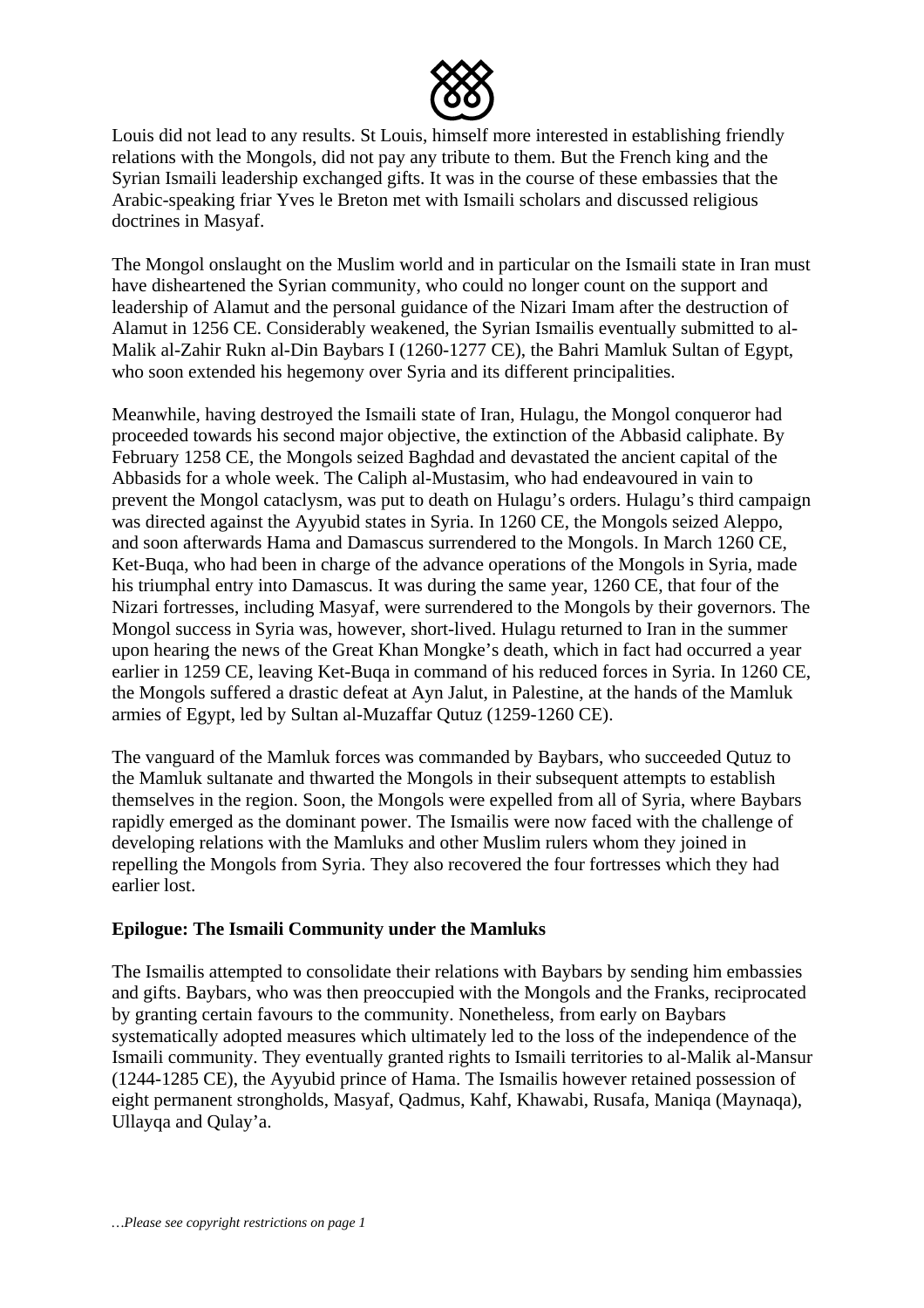

Increasingly, Baybars compelled the Ismailis to adhere to a practice of paying them tributes and ensuring that they acknowledged the suzerainty of the Mamluk state. Around 1270 CE, Baybars demanded possession of Masyaf, which was to be entrusted to one of his own amirs, Izz al-Din al-Adimi. Sarim al-Din, who was to hold the Nizari castles as the deputy of Baybars, proceeded to take charge of them. But Sarim al-Din, too, angered the sultan by attempting through trickery to take possession of Masyaf, in violation of the sultan's instructions. Once inside, he put to death a large number of the residents of Masyaf, who, abiding by the sultan's orders, had refused to yield the castle to him. On Baybars' request, al-Malik al-Mansur, the ruler of Hama, dislodged the rebellious Sarim al-Din from Masyaf and sent him as a prisoner to Cairo, where he later died.

By February 1271 CE, Baybars had decided to deal more assertively with the Ismailis. Their leaders were arrested and forced to surrender control of the fortresses to the Mamluks. The Ismaili castles now began to submit in rapid succession to Baybars, who used military blockades, threats and negotiations in dealing with the Ismailis. Ullayqa and Rusafa surrendered in May 1271 CE, and by May 1273, Khawabi, Qulay'a, Maniqa and Qadmus had also capitulated. The residents of Kahf mustered some resistance, and with the fall of that fortress in July 1273 CE the last independent Nizari outpost in Syria fell into the hands of the Mamluks, less than three years after Girdkuh, the last stronghold in Iran had surrendered to the Mongols.

The Ismailis were permitted to remain in their fortresses in the Jabal Bahra, but only under the strict supervision of Mamluk lieutenants. Amongst the later medieval sources speaking of the Syrian Nizaris, an elaborate account is related by the celebrated Moorish traveller lbn Battuta, who passed through Syria for the first time in his travels in 1326 CE. He names Maniqa, Ullayqa, Qadmus, Kahf and Masyaf as the fortresses which were still in the hands of the Ismailis, and then proceeds to give interesting details on the arrangements existing between them and the Mamluk Sultan al-Nasir Nasir al-Din Muhammad, who reigned intermittently between 1294 CE and 1340 CE. The Syrian Ismailis thus lived at the time as loyal subjects of the Mamluks and after them, the Ottoman Empire's representatives in Syria.

In the midst of fluctuating political fortunes, the Ismailis of Syria as elsewhere, sought to maintain, as far as was possible, an active and vibrant intellectual and cultural life. As the late Marshall Hodgson observed: "The Ismaili society was not a typical mountaineer and smalltown society (...) Each community maintained its own sense of initiative in the framework of the wider cause, and probably a sense of large strategy was never completely absent (...) but what was most distinctive was the high level of intellectual life. The prominent early Ismailis were commonly known as scholars, often as astronomers, and at least some later Ismailis continued the tradition. In Alamut, in Kuhistan, and in Syria, at the main centres at least, were libraries (...) which were well known among Sunni scholars. To the end the Ismailis prized sophisticated interpretations of their own doctrines, and were also interested in every kind of knowledge which the age could offer."[3]

Endnotes:

1. Nasir-i Khusraw, *Safar-name* ["Books of Travels"], N.W. Pur, Tehran 1972

2. P.Willey, *Eagle's Nest: Ismaili Castles in Iran and Syria*, London 2005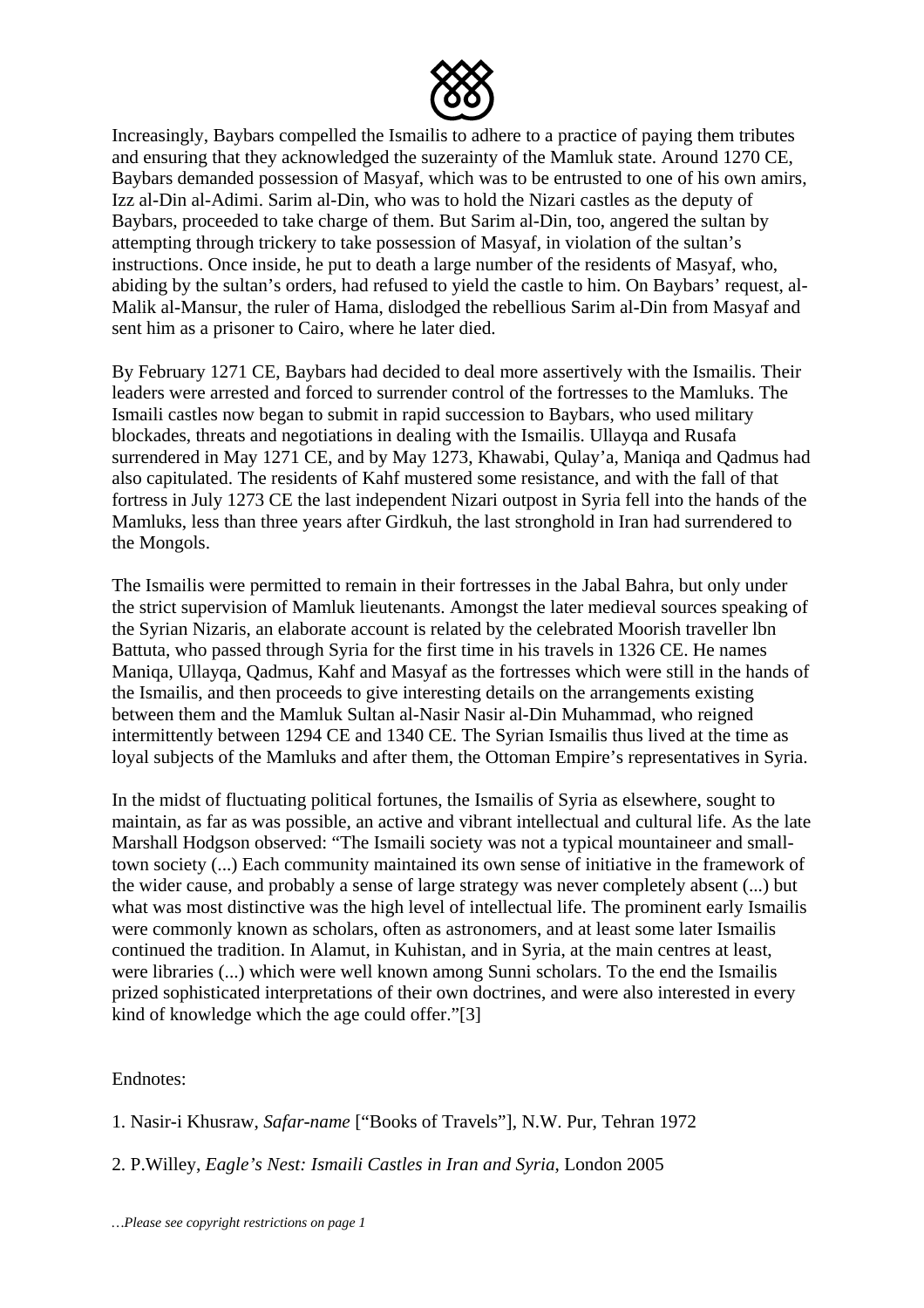

3. M.G.S. Hodgson, *The Order of Assassins*, The Hague 1955

### **Selected Bibliography**

Berchem, Max van. "Epigraphie des Assassins de Syrie", *Journal Asiatique*, 9 série, 9 (1897), pp. 453-501; reprinted in his *Opera Minora*. Geneva, 1978, vol. 1, pp. 453-501.

Bianquis, Thierry. *Damas et la Syrie sous la domination Fatimide*, *359-468/969-1076*. Damascus, 1986-89. 2 vols.

Canard, Marius. "Fatimids", in *The Encyclopaedia of Islam* (revised ed.), vol. 2, pp.850-862.

Daftary, Farhad. *The Ismailis: Their History and Doctrines.* Cambridge, 1990.

Daftary, Farhad. *The Assassin Legends: Myths of the Ismailis*. London, 1994.

Daftary, Farhad. "The Ismailis and the Crusaders: History and Myth", in Z.Hunyadi and J. Laszlovszky, ed. *The Crusaders and the Military Orders.* Budapest, 2001, pp. 21-41; reprinted in his Ismailis in Medieval Muslim Societies. London, 2005, pp. 149-170.

Daftary, Farhad. "Rashid al-Din Sinan", in *The Encyclopaedia of Islam* (revised ed.), vol. 8, pp. 442-443.

Daftary, F. and J.H. Kramers. "Salamiyya", in *The Encyclopaedia of Islam* (revised ed.), vol. 8, pp. 921-923.

Ghalib, Mustafa. *The Ismailis of Syria*. Beirut, 1970.

Halm, Heinz. "Les Fatimides à Salamya", *Revue des Etudes Islamiques*, 54 (1986), pp. 133- 149.

Hodgson, Marshall G.S. "The Ismaili State" in *The Cambridge History of Iran:* Volume 5, *The Saljuq and Mongol Periods*, ed. J.A. Boyle, Cambridge, 1968, pp. 422-482.

Ibn al-Athir, 'Izz al-Din Ali. *al-Kamil fi'l-tarikh*, ed. C.J. Tornberg. Leiden, 1851-76. 12 vols.

Ibn al-'Adim, Kamal al-Din. *Zubdat al-halab min tarikh Halab*, ed. S. Dahan. Damascus, 1951-68. 3 vols.

Ibn Muyassar, Taj al-Din Muhammad. *Akhbar Misr*, ed. A.F. Sayyid. Cairo, 1981.

Ibn al-Qalanisi, Hamza b. Asad. *Dhayl tarikh Dimashq*, ed. S. Z'Akkar. Damascus, 1983.

Joinville, Jean de. *Memoirs of John Lord de Joinville*, tr. Thomas Johnes. Hafod, 1807. 2 vols.